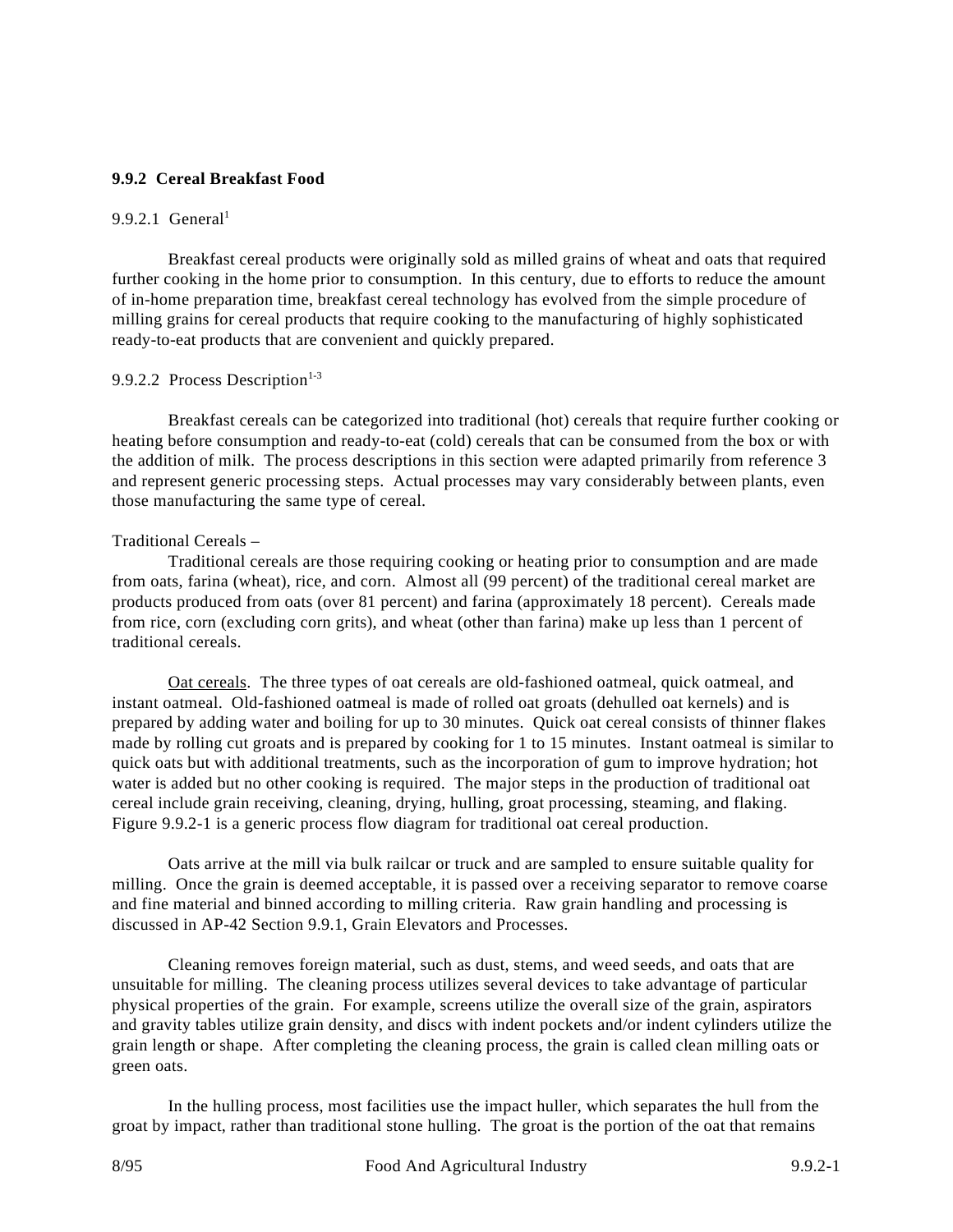

Figure 9.9.2-1. Traditional oat cereal production.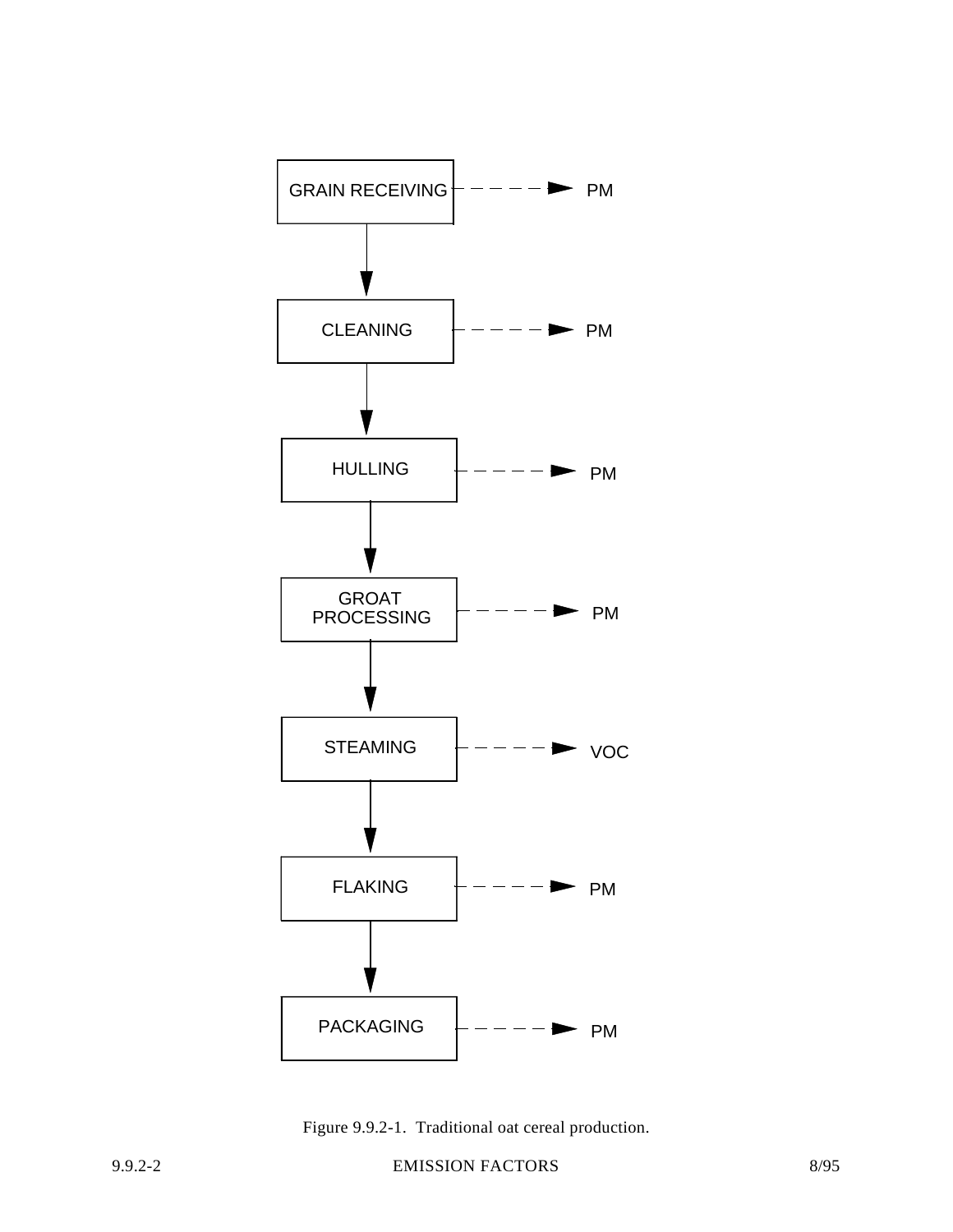after the hull has been removed and is the part processed for human consumption. In impact hulling, the oats are fed through a rotating disc and flung out to strike the wall of the cylindrical housing tangentially, which separates the hull from the groat. The mixed material then falls to the bottom of the huller and is subjected to aspiration to separate the hulls from the groats. Impact hulling does not require predrying of the oats, although some facilities still use the traditional dry-pan process to impart a more nutty and less raw or green flavor to the final product. In the traditional dry-pan process, the green oats are dried in a stack of circular pans heated indirectly by steam to a surface temperature of 93 $\degree$  to 100 $\degree$ C (200 $\degree$  to 212 $\degree$ F). However, most facilities utilize enclosed vertical or horizontal grain conditioners or kilns to dry the groat after it has been separated from the hull because of the inefficiency of drying hulls. The grain conditioners have both direct (sparging) steam and indirect steam to heat the oats and impart flavor to the groats comparable to that resulting from the pan drying process.

After the groats are hulled, they are sized to separate the largest groats from the average-sized groats. The large groats are used to make the so-called old-fashioned oats and the other groats are cut using steel cutters to make quick oats. After groat processing, the groats (either whole or cut pieces, depending on the end product) typically pass through an atmospheric steamer located above the rollers. The groats must remain in contact with the live steam long enough to achieve a moisture content increase from 8 to 10 percent up to 10 to 12 percent, which is sufficient to provide satisfactory flakes when the whole or steel-cut groats are rolled.

The production of old-fashioned oat and quick oat flakes is the same, except for the starting material (old-fashioned oats start with whole groats and quick oats start with steel-cut groats). Both products are rolled between two cast iron equal-speed rolls in rigid end frames. Quick-oat products are rolled thinner than old-fashioned oats. Following rolling, the flakes are typically cooled and directed to packaging bins for holding.

Instant oatmeal is processed similarly to quick oatmeal through the steaming stage. After the groats are steamed, they are rolled thinner than those of quick oatmeal. The final product, along with specific amounts of hydrocolloid gum, salt, and other additives, is packaged into premeasured individual servings. The most important difference between instant oatmeal and other oatmeal products is the addition of hydrocolloid gum, which replaces the natural oat gums that would be leached from the flakes during traditional cooking, thus accelerating hydration of the flakes.

The standard package for old-fashioned and quick oatmeal is the spirally wound two-ply fiber tube with a paper label. Folded cartons are also used to package old-fashioned and quick oatmeal. Most of the instant hot cereals are packed in individual, single-serving pouches.

Farina cereals. Cereals made from farina are the second largest segment of the traditional hot cereal market, making up 18 percent. Farina is essentially wheat endosperm in granular form that is free from bran and germ. The preferred wheat for producing farina is hard red or winter wheat because the granules of endosperm for these types of wheat stay intact when hot cereals are prepared at home. As shown in Figure 9.9.2-2, farina cereal production begins with the receiving and milling of wheat. Information on wheat receiving, handling, and milling can be found in AP-42 Section 9.9.1, Grain Elevators and Processes. After milling, traditional farina cereals are packaged. Quick cook farina cereals are prepared primarily by the addition of disodium phosphate, with or without the further addition of a protcolytic enzyme. An instant (cook-in-the-bowl) product may be made by wetting and pressure-cooking the farina, then flaking and redrying prior to portion packaging.

Wheat, rice, and corn cereals. Other traditional cereals include whole wheat cereals, rice products, and corn products. These cereals make up less than 1 percent of the traditional cereal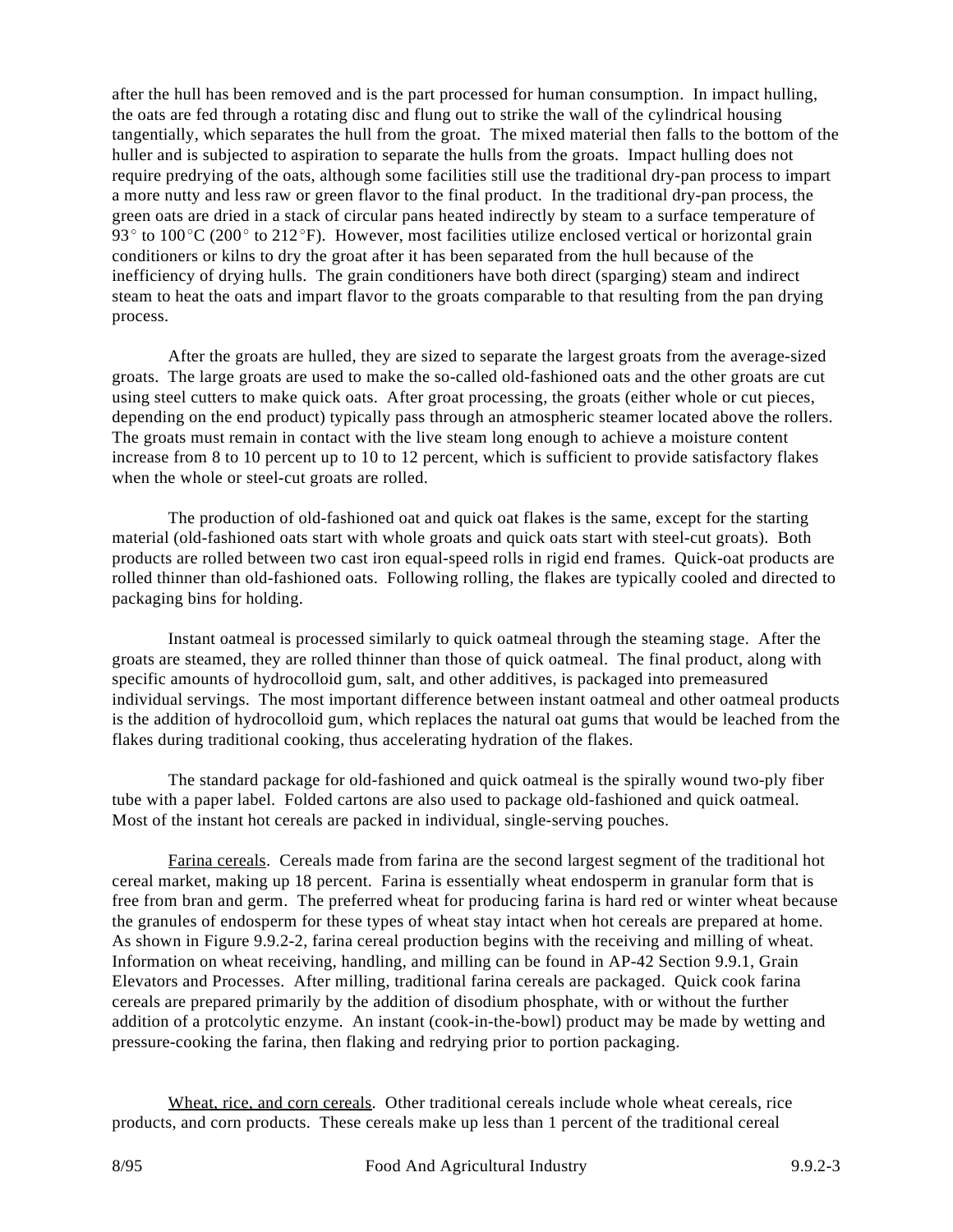

aNot required for traditional or quick-cooking farina cereals.

Figure 9.9.2-2. Typical instant cook farina cereal production.

9.9.2-4 EMISSION FACTORS 8/95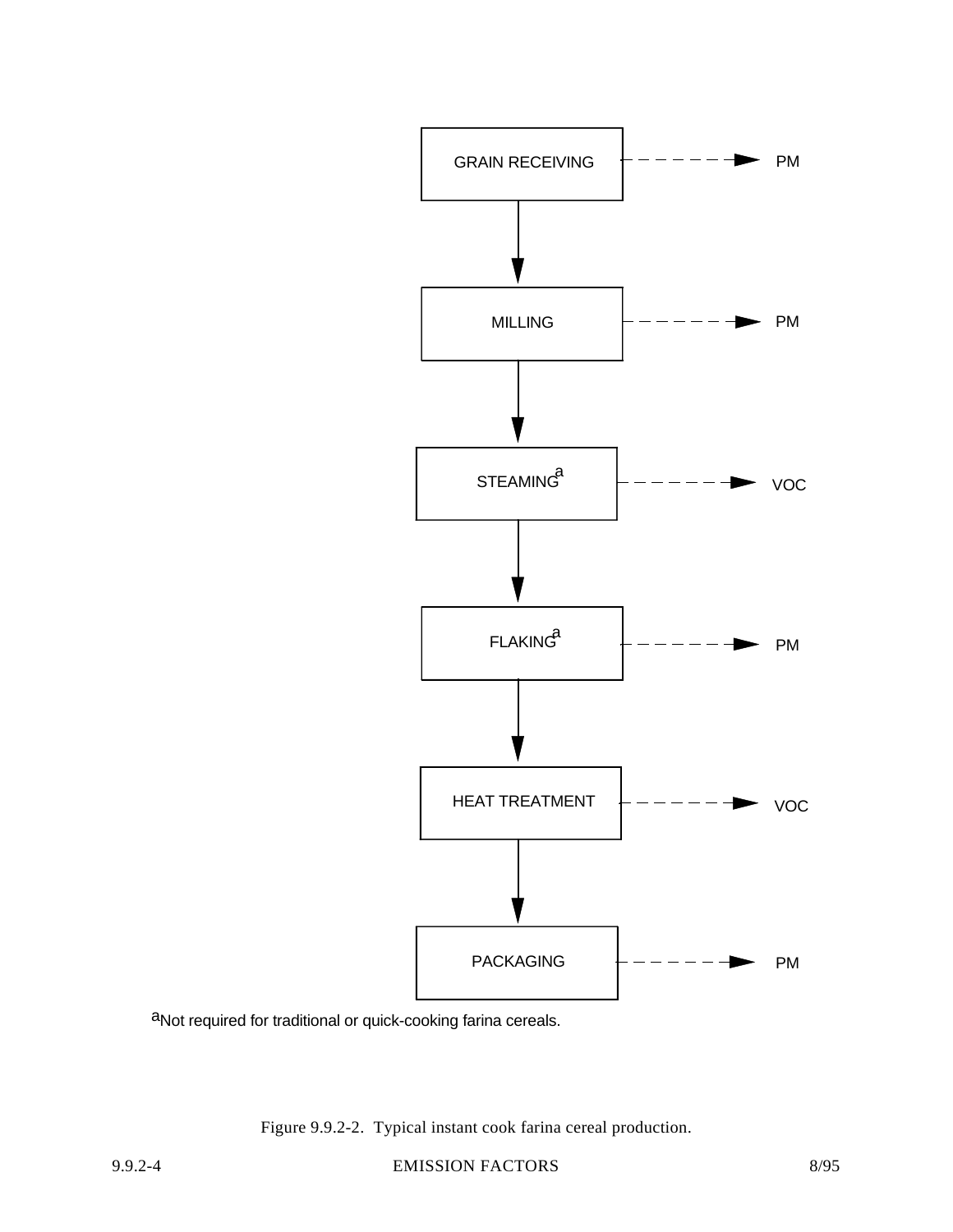market. Whole wheat traditional cereals include milled, rolled, and cracked wheat products. Milled cereals are made in a hard wheat flour mill by drawing off medium-grind milled streams. Rice products have yet to find acceptance as a hot cereal, although rice can be ground into particles about the size of farina and cooked into a hot cereal resembling farina. Corn products include corn grits, cornmeal, corn flour, and corn bran. Corn grits are served primarily as a vegetable accompaniment to the main breakfast item and are not usually classified as a breakfast cereal although they can be consumed as such. Cornmeal, corn flour, and corn bran are used primarily as ingredients in the preparation of other foods and are not classified as breakfast cereals.

#### Ready-To-Eat Cereals –

In the United States, the word "cereal" is typically synonymous with a processed product that is suitable for human consumption with or without further cooking at home and is usually eaten at breakfast. Ready-to-eat cereals are typically grouped by cereal form rather than the type of grain used. These groups are flaked cereals, extruded flaked cereals, gun-puffed whole grains, extruded gun-puffed cereals, oven-puffed cereals, shredded whole grains, extruded shredded cereals, and granola cereals.

Flaked cereals. Flaked cereals are made directly from whole grain kernels or parts of kernels of corn, wheat, or rice and are processed in such a way as to obtain particles, called flaking grits, that form one flake each. The production of flaked cereals involves preprocessing, mixing, cooking, delumping, drying, cooling and tempering, flaking, toasting, and packaging. A general process flow diagram for cereal flake production is presented in Figure 9.9.2-3. Grain preparation, including receiving, handling, cleaning, and hulling, for flaked cereal production is similar to that discussed under traditional cereal production and in AP-42 Section 9.9.1, Grain Elevators and Processes. Before the grains can be cooked and made into flakes, they must undergo certain preprocessing steps. For corn, this entails dry milling regular field corn to remove the germ and the bran from the kernel, leaving chunks of endosperm. Wheat is preprocessed by steaming the kernels lightly and running them through a pair of rolls to break open the kernels. Care is taken not to produce flour or fine material. Rice does not require any special preprocessing steps for the production of rice flakes other than those steps involved in milling rough rice to form the polished head rice that is the normal starting material.

The corn, wheat, or rice grits are mixed with a flavor solution that includes sugar, malt, salt, and water. Weighed amounts of raw grits and flavor solution are then charged into rotating batch cookers. After the grits are evenly coated with the flavor syrup, steam is released into the rotating cooker to begin the cooking process. The cooking is complete when each kernel or kernel part has been changed from a hard, chalky white to a soft, translucent, golden brown. When the cooking is complete, rotation stops, the steam is turned off, and vents located on the cooker are opened to reduce the pressure inside the cooker to ambient conditions and to cool its contents. The exhaust from these vents may be connected to a vacuum system for more rapid cooling. After pressure is relieved, the cooker is uncapped and the rotation restarted. The cooked grits are then dumped onto moving conveyor belts located under the cooker discharge. The conveyors then pass through delumping equipment to break and size the loosely held-together grits into mostly single grit particles. Large volumes of air are typically drawn through the delumping equipment to help cool the product. It may be necessary to perform delumping and cooling in different steps to get proper separation of the grits so that they are the optimum size for drying; in this case, cooling is typically performed first to stop the cooking action and to eliminate stickiness from the grit surface. After cooking and delumping, the grits are metered in a uniform flow to the dryer. Drying is typically performed at temperatures below 121 °C (250 °F) and under controlled humidity, which prevents case hardening of the grit and greatly decreases the time needed for drying to the desired moisture level. After drying, the grits are cooled to ambient temperature, usually in an unheated section of the dryer. After they are cooled, the grits are tempered by holding them in large accumulating bins to allow the moisture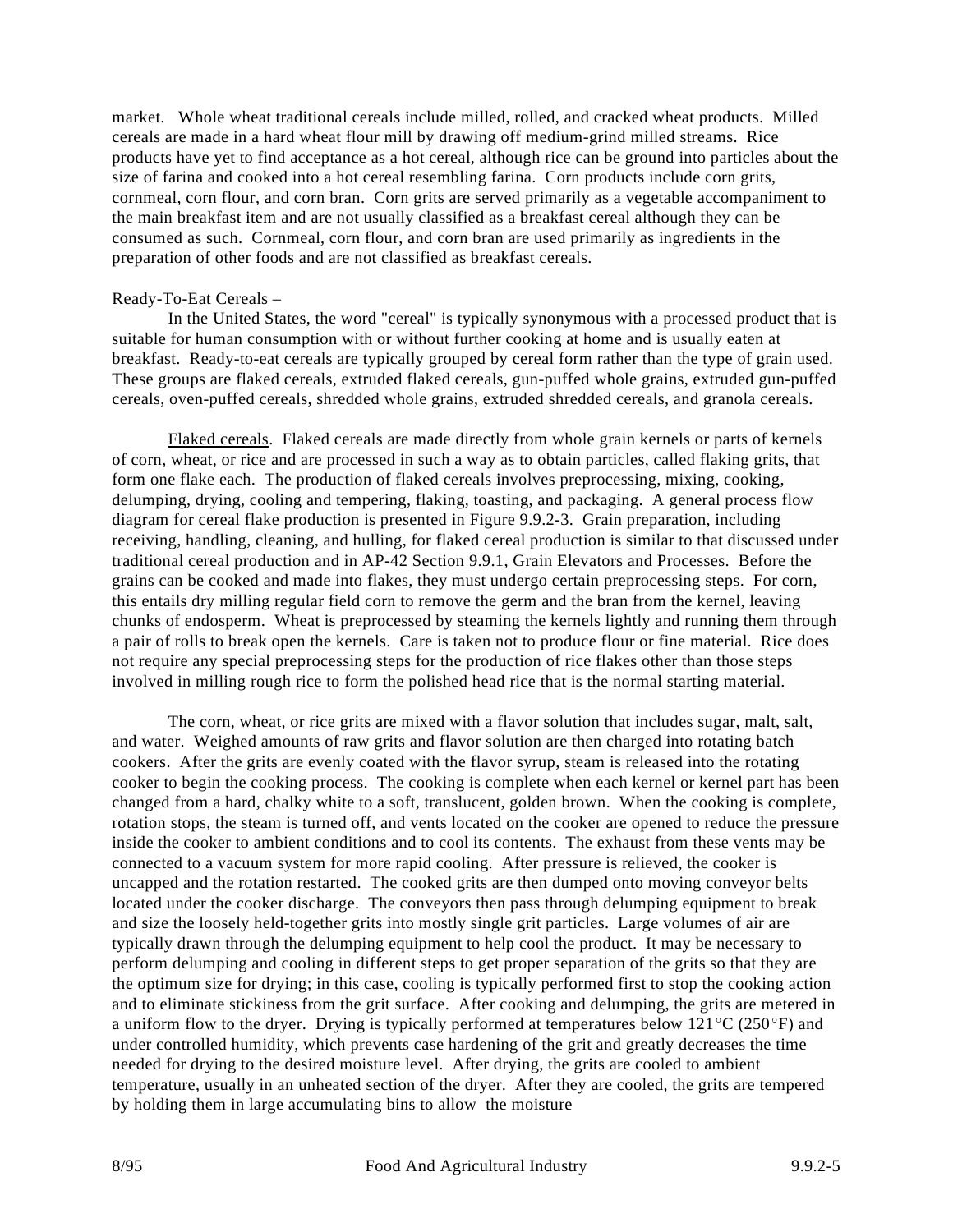

Figure 9.9.2-3. Process diagram for cereal flake production.<sup>1</sup>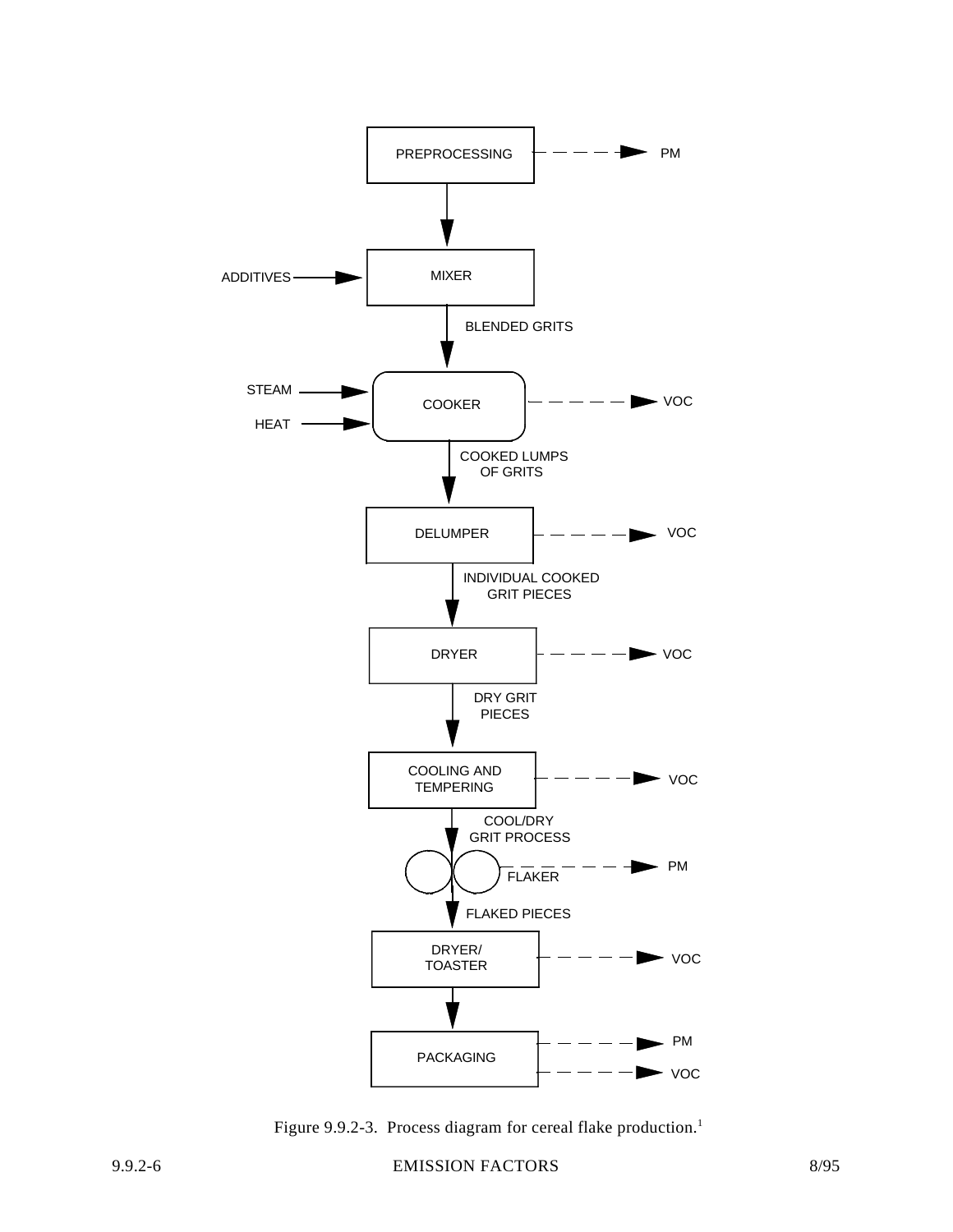content to equilibrate between the grit particles as well as from the center of the individual particles to the surface. After tempering, the grits pass between pairs of very large metal rolls that press them into very thin flakes. Flakes are toasted by suspending them in a hot air stream, rather than by laying them onto a flat baking surface. The ovens, sloped from feed end to discharge end, are perforated on the inside to allow air flow. These perforations are as large as possible for good air flow but small enough so that flakes cannot catch in them. The toasted flakes are then cooled and sent to packaging.

Extruded flake cereals. Extruded flakes differ from traditional flakes in that the grit for flaking is formed by extruding mixed ingredients through a die and cutting pellets of the dough into the desired size. The steps in extruded flake production are preprocessing, mixing, extruding, drying, cooling and tempering, flaking, toasting, and packaging. Figure 9.9.2-4 presents a generic process flow diagram for the production of extruded flake cereals. The primary difference between extruded flake production and traditional flake production is that extruded flakes replace the cooking and delumping steps used in traditional flake production with an extruding step. The extruder is a long, barrel-like apparatus that performs several operations along its length. The first part of the barrel kneads or crushes the grain and mixes the ingredients together. The flavor solution may be added directly to the barrel of the extruder by means of a metering pump. Heat input to the barrel of the extruder near the feed point is kept low to allow the ingredients to mix properly before any cooking or gelatinization starts. Heat is applied to the center section of the extruder barrel to cook the ingredients. The die is located at the end of the last section, which is generally cooler than the rest of the barrel. The dough remains in a compact form as it extrudes through the die and a rotating knife slices it into properly-sized pellets. The remaining steps for extruded flakes (drying, cooling, flaking, toasting, and packaging) are the same as for traditional flake production.

Gun-puffed whole grain cereals. Gun-puffed whole grains are formed by cooking the grains and then subjecting them to a sudden large pressure drop. As steam under pressure in the interior of the grain seeks to equilibrate with the surrounding lower-pressure atmosphere, it forces the grains to expand quickly or "puff." Rice and wheat are the only types of grain used in gun-puffed whole grain production, which involves pretreatment, puffing, screening, drying, and cooling. A general process flow diagram is shown in Figure 9.9.2-5. Wheat requires pretreating to prevent the bran from loosening from the grain in a ragged, haphazard manner, in which some of the bran adheres to the kernels and other parts to be blown partially off the kernels. One form of pretreatment is to add 4 percent, by weight, of a saturated brine solution (26 percent salt) to the wheat. Another form of pretreatment, called pearling, removes part of the bran altogether before puffing. The only pretreatment required for rice is normal milling to produce head rice. Puffing can be performed with manual single-shot guns, automatic single-shot, automatic multiple-shot guns, or continuous guns. In manual single-shot guns, grain is loaded into the opening of the gun and the lid is closed and sealed. As the gun begins to rotate, gas burners heat the sides of the gun body causing the moisture in the grain to convert to steam. When the lid is opened, the sudden change in pressure causes the grain to puff. Automatic single-shot guns operate on the same principle, except that steam is injected directly into the gun body. Multiple-shot guns have several barrels mounted on a slowly rotating wheel so that each barrel passes the load and fire positions at the correct time. The load, steam, and fire process for any one barrel is identical to that of the single-shot gun. After the grain is puffed, it is screened and dried before it is packaged. The final product is very porous and absorbs moisture rapidly and easily so it must be packaged in materials that possess good moisture barrier qualities.

Extruded gun-puffed cereals. Extruded gun-puffed cereals use a meal or flour as the starting ingredient instead of whole grains. The dough cooks in the extruders and is then formed into the desired shape when extruded through a die. The extrusion process for gun-puffed cereals is similar to that for extruded flake production. After the dough is extruded, it is dried and tempered. It then undergoes the same puffing and final processing steps as described for whole grain gun-puffed cereals.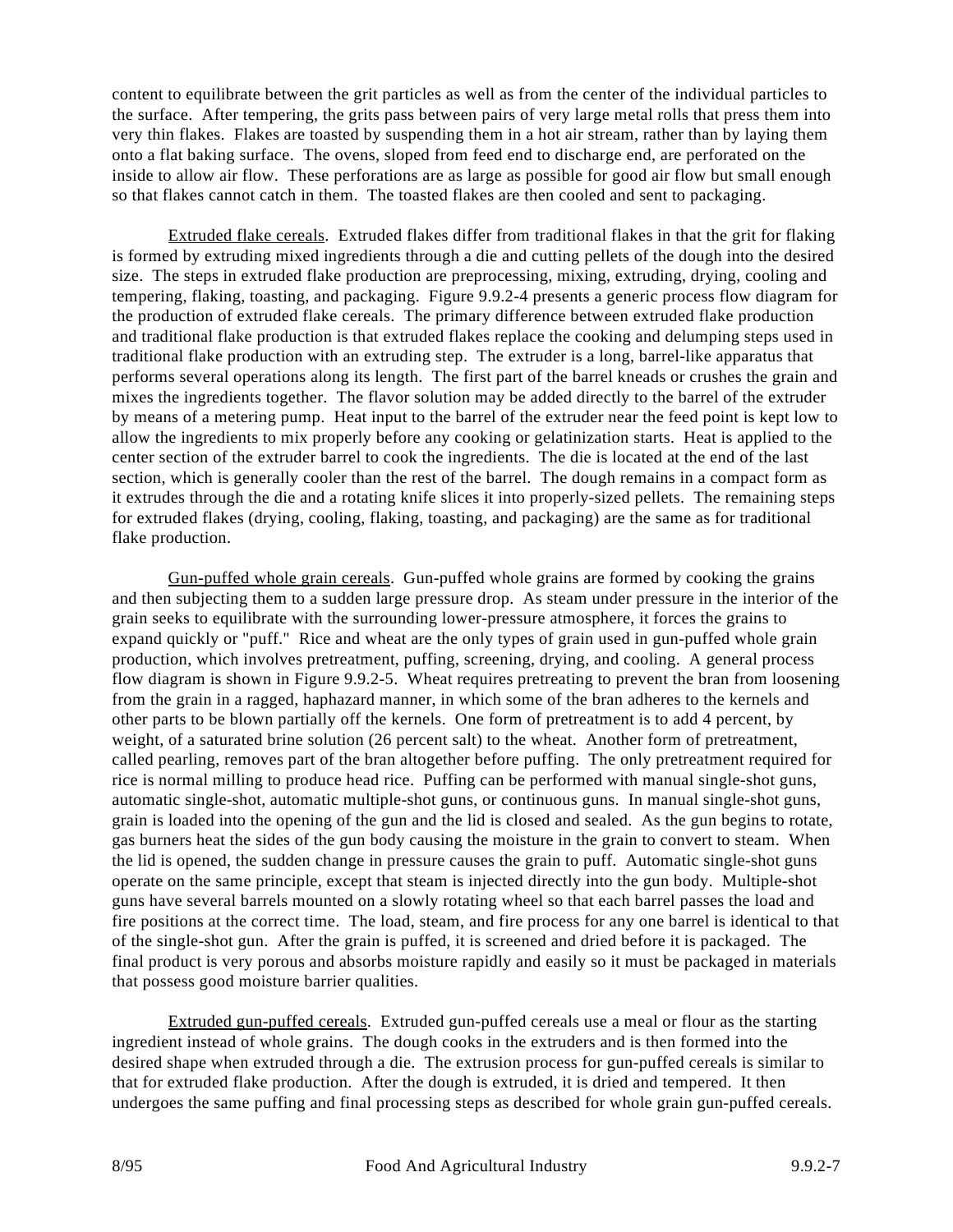

Figure 9.9.2-4. Process diagram for extruded flake production.<sup>1</sup>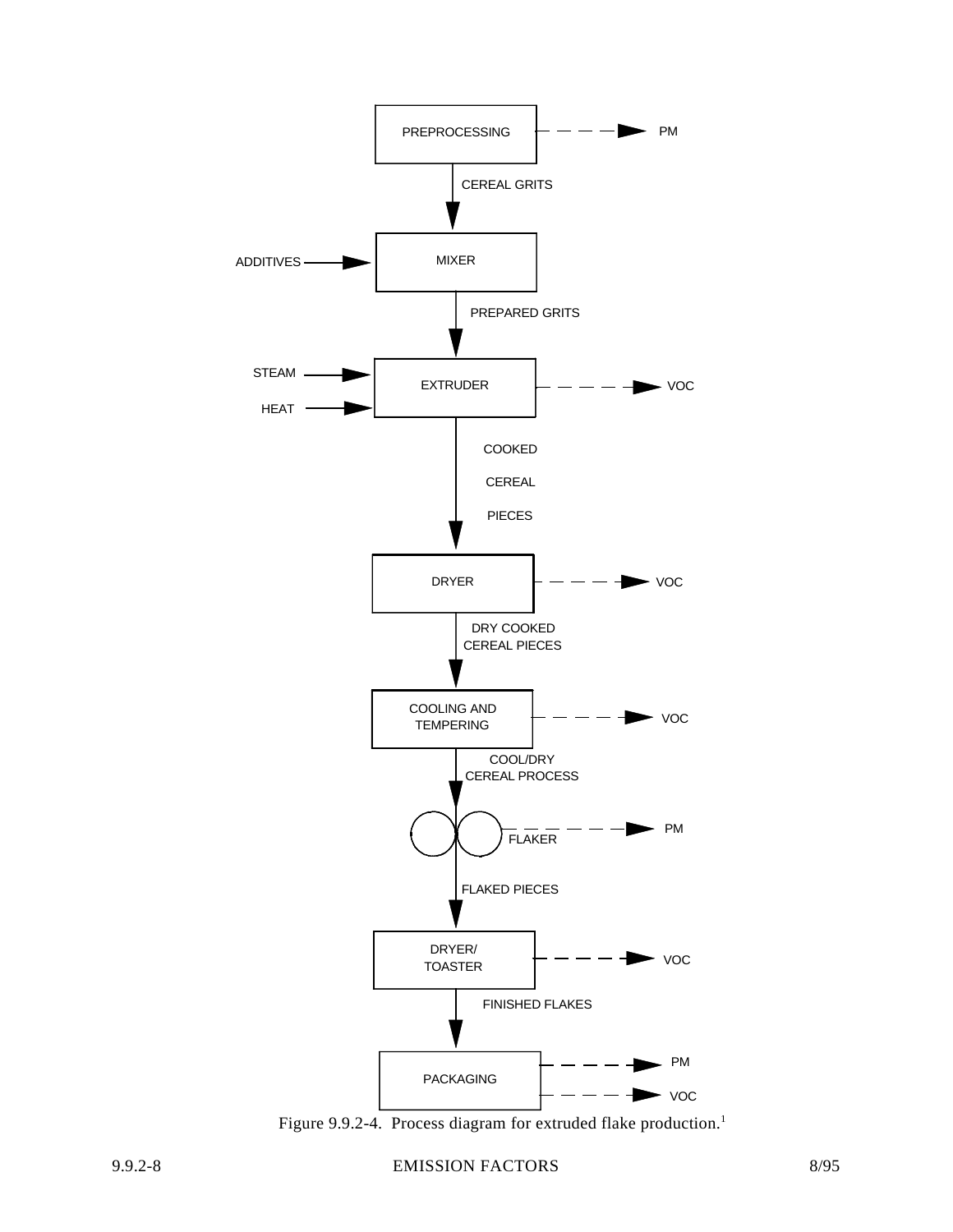

Figure 9.9.2-5. Gun-puffed whole grain production.<sup>1</sup>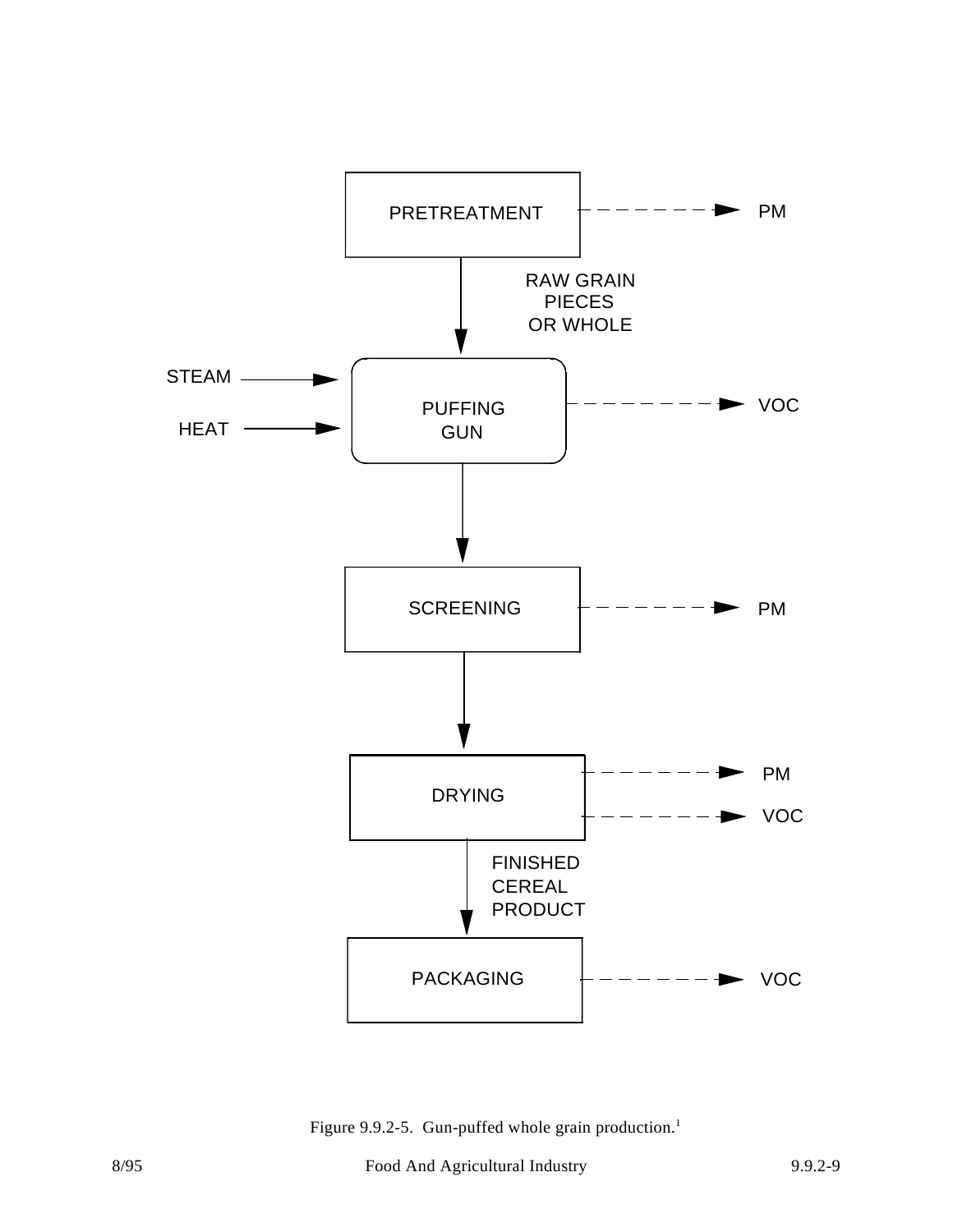Oven-puffed cereals. Oven-puffed cereals are made almost exclusively using whole-grain rice or corn, or mixtures of these two grains, because rice and corn inherently puff in the presence of high heat and the proper moisture content. The grains are mixed with sugar, salt, water, and malt and then pressure-cooked. After cooking, the grain is conveyed through a cooling and sizing operation. After cooling and sizing, the kernels are dried and tempered. The kernels are then passed through flaking rolls to flatten them slightly. The kernels are dried again and then oven-puffed, which requires a proper balance between kernel moisture content and oven temperature. After puffing, the cereal is cooled, fortified with vitamins (if necessary), and frequently treated with antioxidants to preserve freshness. The final product is then packaged.

Whole-grain shredded cereals. Wheat (white wheat) is primarily used to produce shredded whole grains. The steps involved in producing whole-grain shredded cereal are grain cleaning, cooking, cooling and tempering, shredding, biscuit formation, biscuit baking, and packaging. A generic process flow diagram for shredded cereal production is presented in Figure 9.9.2-6. Cooking is typically performed in batches with excess water at temperatures slightly below the boiling point at atmospheric pressure. Cooking vessels usually have horizontal baskets big enough to hold 50 bushels of raw wheat. Steam is injected directly into the water to heat the grain. After the cooking cycle is completed, the water is drained from the vessel and the cooked wheat is dumped and conveyed to cooling units, which surface-dry the wheat and reduce the temperature to ambient levels, thus stopping the cooking process. After the grain is cooled, it is placed in large holding bins and allowed to temper. The shredding process squeezes the wheat kernels between one roll with a smooth surface and another roll with a grooved surface. A comb is positioned against the grooved roll and the comb teeth pick the wheat shred from the groove. There are many variations in the grooved roll. After the shreds are produced, they fall in layers onto a conveyer moving under the rolls. After the web of many layers of shreds reaches the end of the shredder, it is fed through a cutting device to form the individual biscuits. The edges of the cutting device are dull, rather than sharp, so that the cutting action compresses the edges of the biscuit together to form a crimped joint, which holds the shreds together in biscuit form. After the individual biscuits are formed, they are baked in a band or continuous conveyor-belt oven. After the biscuits are baked and dried, they are ready for packaging.

Extruded shredded cereals. Extruded shredded cereals are made in much the same way as whole-grain shredded cereals except that extruded shredded cereals use a meal or flour as a raw material instead of whole grains. Raw grains include wheat, corn, rice, and oats, and, because the grains are used in flour form, they can be used alone or in mixtures. The steps involved in extruded shredded cereal production are grain preprocessing (including grain receiving, handling, and milling), mixing, extruding, cooling and tempering, shredding, biscuit formation, baking, drying, and packaging. The preprocessing, mixing, extruding, and cooling and tempering steps are the same as those discussed for other types of cereal. Shredding, biscuit formation, baking, drying, and packaging are the same as for whole-grain shredded cereal. Extruded shredded cereals are typically made into small, bite-size biscuits, instead of the larger biscuits of whole-grain shredded wheat.

Granola cereals. Granola cereals are ready-to-eat cereals that are prepared by taking regular, old-fashioned whole-rolled oats or quick-cooking oats and mixing them with other ingredients, such as nut pieces, coconut, brown sugar, honey, malt extract, dried milk, dried fruits, water, cinnamon, nutmeg, and vegetable oil. This mixture is then spread in a uniform layer onto the band of a continuous dryer or oven. The toasted layer is then broken into chunks.

#### Packaging –

The package materials for ready-to-eat breakfast cereals include printed paperboard cartons, protective liners, and the necessary adhesives. The cartons are printed and produced by carton suppliers and are delivered, unfolded and stacked on pallets, to the breakfast cereal manufacturers.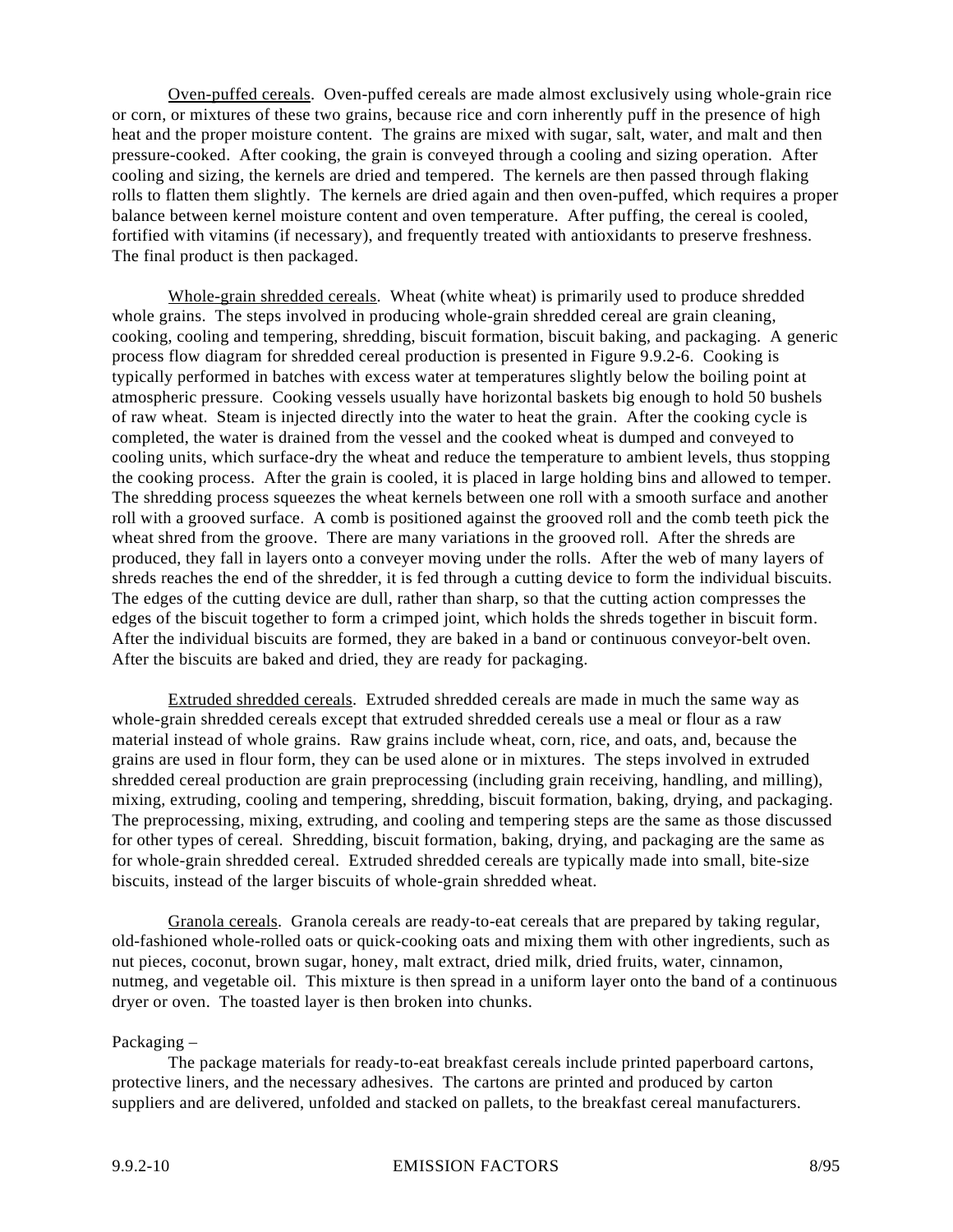

Figure 9.9.2-6. Whole grain shredded cereal production.